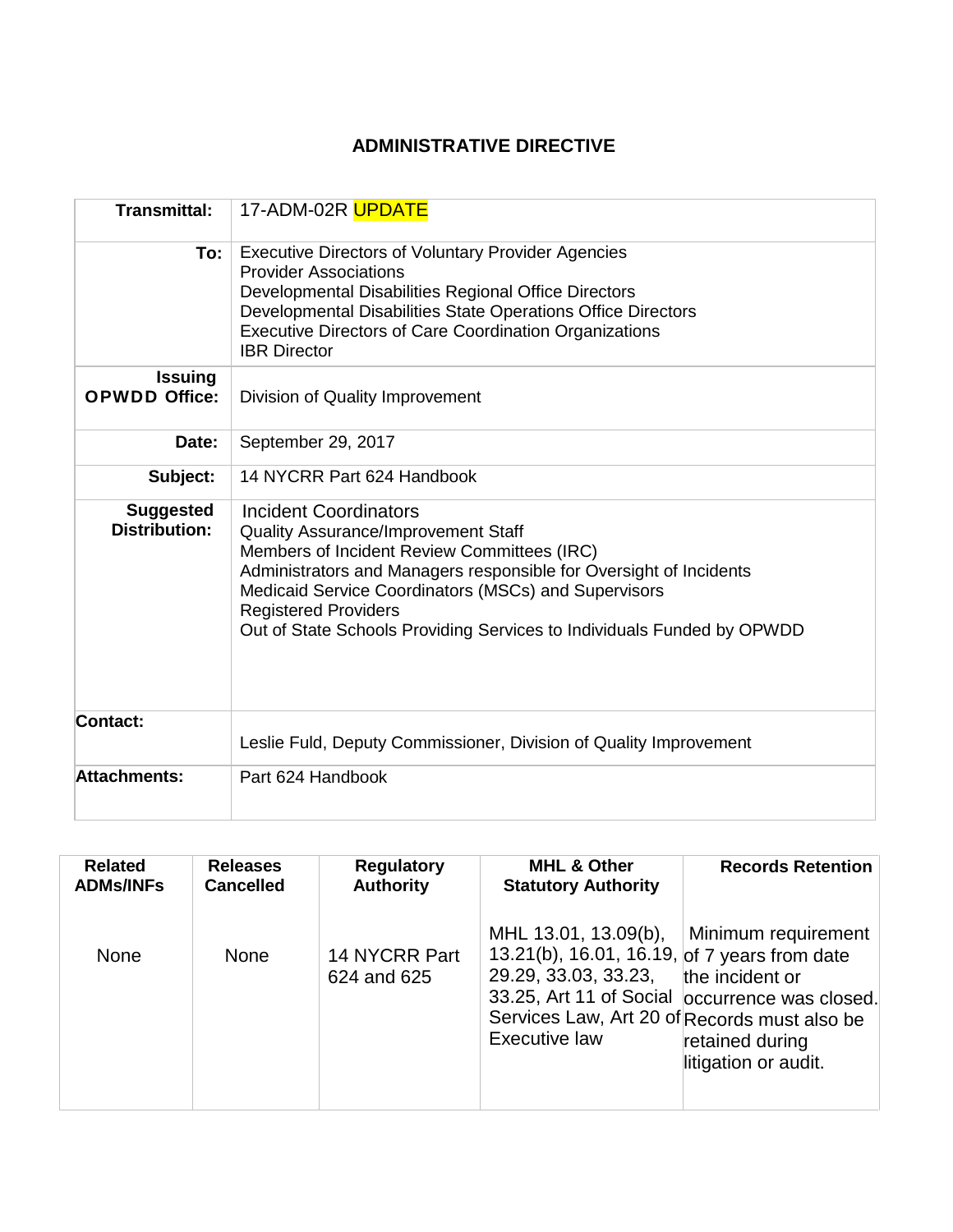### **Purpose:**

This ADM is being revised to reflect the changes to the Part 624 Handbook pertaining to the addition of "adult sibling" to the definition of "qualified person". The updated sections of the Handbook are found on pages 88-89, 120-121,126, 192-195 and are highlighted for your ease of reference. Nothing else within this ADM or the Handbook have been changed other than the aforementioned updated pages. The purpose of this handbook is to establish procedures to implement and to address standards in the current Regulation. This Manual replaces the prior Part 624 Handbook. The guidance in this Handbook supersedes any contradictory guidance issued in previous OPWDD guidance documents.

## **Background:**

OPWDD requires that all service providers in the OPWDD system adhere to Title 14 of New York Codes, Rules and Regulations Parts 624 and 625 (14 NYCRR Part 624 and 625), a regulation designed to protect people receiving OPWDD services.

Part 624 was originally implemented on February 17, 1986. revised as of June 14, 1995, and in 2007-2008. With the implementation of the Protection of People with Special Needs Act (PPSNA) in June 2012, Part 624 was revised to reflect the new statutory requirements for incidents. These changes were first implemented June 30, 2013, and revised on an emergency basis until final adoption on December 2, 2015. Part 625 first became effective on June 30, 2013 and was adopted on December 2, 2015.

### **Discussion:**

Part 624 sets forth the minimum requirements for the management of incidents. Part 625 sets forth the minimum requirements for the management of events and situations. This Manual has been developed to assist providers in understanding the intent and direction of the Regulations.

The organization and contents of the Handbook have been developed to reflect OPWDD's interpretation of definitions, as well as providing clarifying guidance on reporting, conducting investigations, and other sections of Part 624. Additional guidance will be added going forward.

It is the expectation of OPWDD that this Handbook will enable people to interpret various situations in relation to the expectation of Part 624 and Part 625 and apply the information to specific situations they encounter. It is impossible to anticipate every variable, question, or situation that causes confusion, but the Handbook is meant to provide enough direction as to the intent of the Regulation to enable people to make sound and conscientious decisions. Further, the Handbook contains information and guidance which agencies are to use when developing their own policies or procedures, training materials, etc. Each standard is on a separate page, with commentary material following addressing those standards. As noted previously, many standards are without commentary at this time. However, commentary is currently included for Reportable Incidents and Notable Occurrences. In addition, the following documents (and others) are included as Appendices to the Handbook;

- OPWDD Guidelines for Frequent False Reporting of Abuse, Neglect, or Mistreatment
- OPWDD Guidelines for the Completion for the Assessment used to determine the effect of Psychological Abuse
- OPWDD Guidelines for Responding to Conduct Between Persons Receiving Services that would Constitute Abuse if Committed by a Custodian